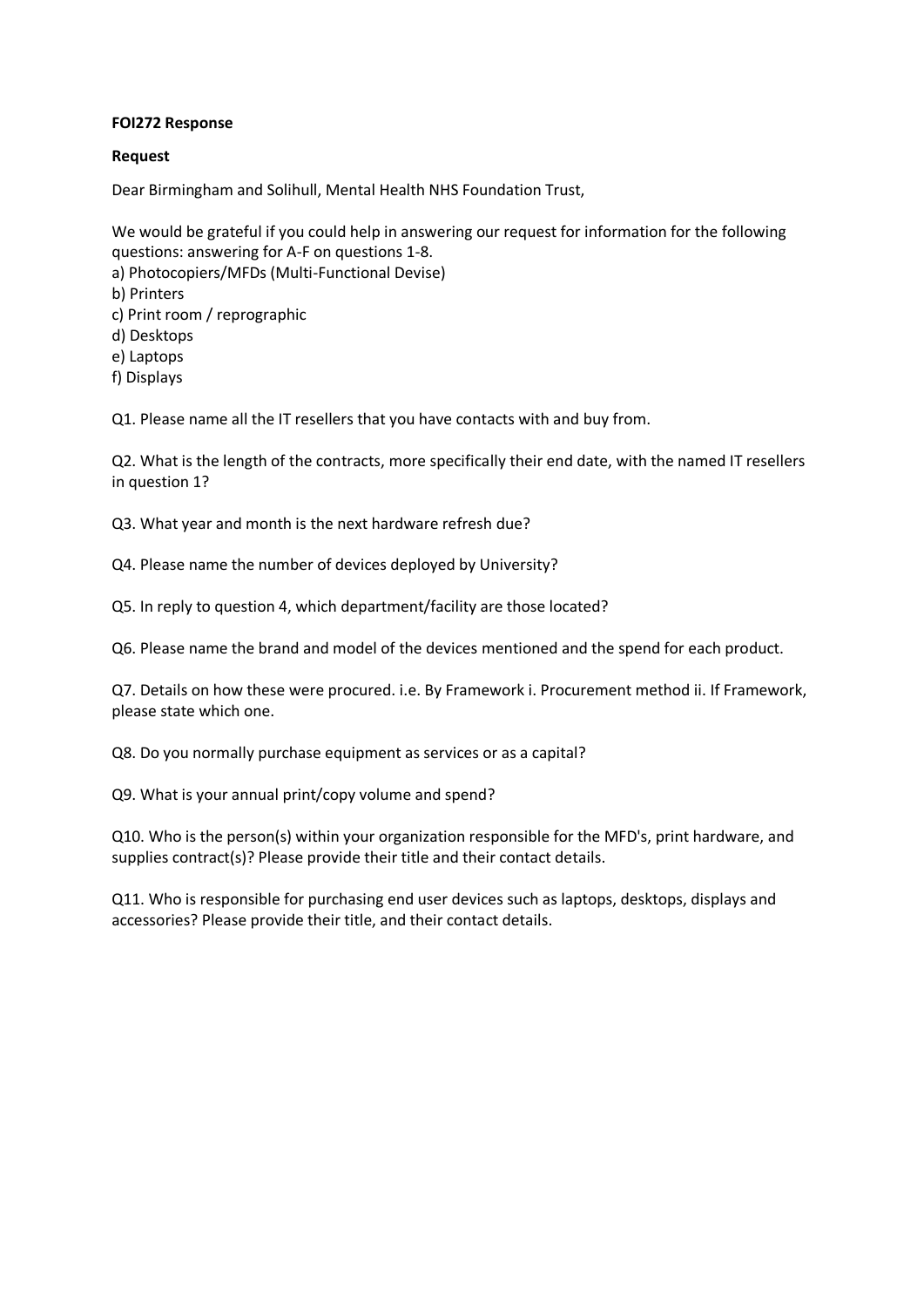### **Response**

## **Q1. Please name all the IT resellers that you have contacts with and buy from.**

The Trust is unable to name all the IT resellers this is because the requested information is not recorded within our systems.

Furthermore, any list provided would not be inclusive as we have contact with a number of suppliers and some, we would never have placed an order with.

# **Q2. What is the length of the contracts, more specifically their end date, with the named IT resellers in question 1?**

Please see response to question 1 and note that the Trust does not have contracts with resellers. The Trust use a mixture of procurement models such as frameworks.

### **Q3. What year and month is the next hardware refresh due?**

 A refresh date cannot be provided this is because hardware refresh date is different for each device.

### **Q4. Please name the number of devices deployed by University?**

Not applicable

### **Q5. In reply to question 4, which department/facility are those located?**

Not applicable

### **Q6. Please name the brand and model of the devices mentioned and the spend for each product.**

The brand, model and spend for each product cannot be provided this is because the requested information has not been captured within our system.

Please note that the Trust has numerous product models and manufactures across all devices.

## **Q7. Details on how these were procured. i.e. By Framework i. Procurement method ii. If Framework, please state which one.**

The requested information is not recorded however, the Trust can confirm that we use a number of procurement routes such as framework.

### **Q8. Do you normally purchase equipment as services or as a capital?**

Printers are provided via an external contractor and accounted for as revenue spend. Purchases of IT hardware are accounted for as capital in line with current Trust policy.